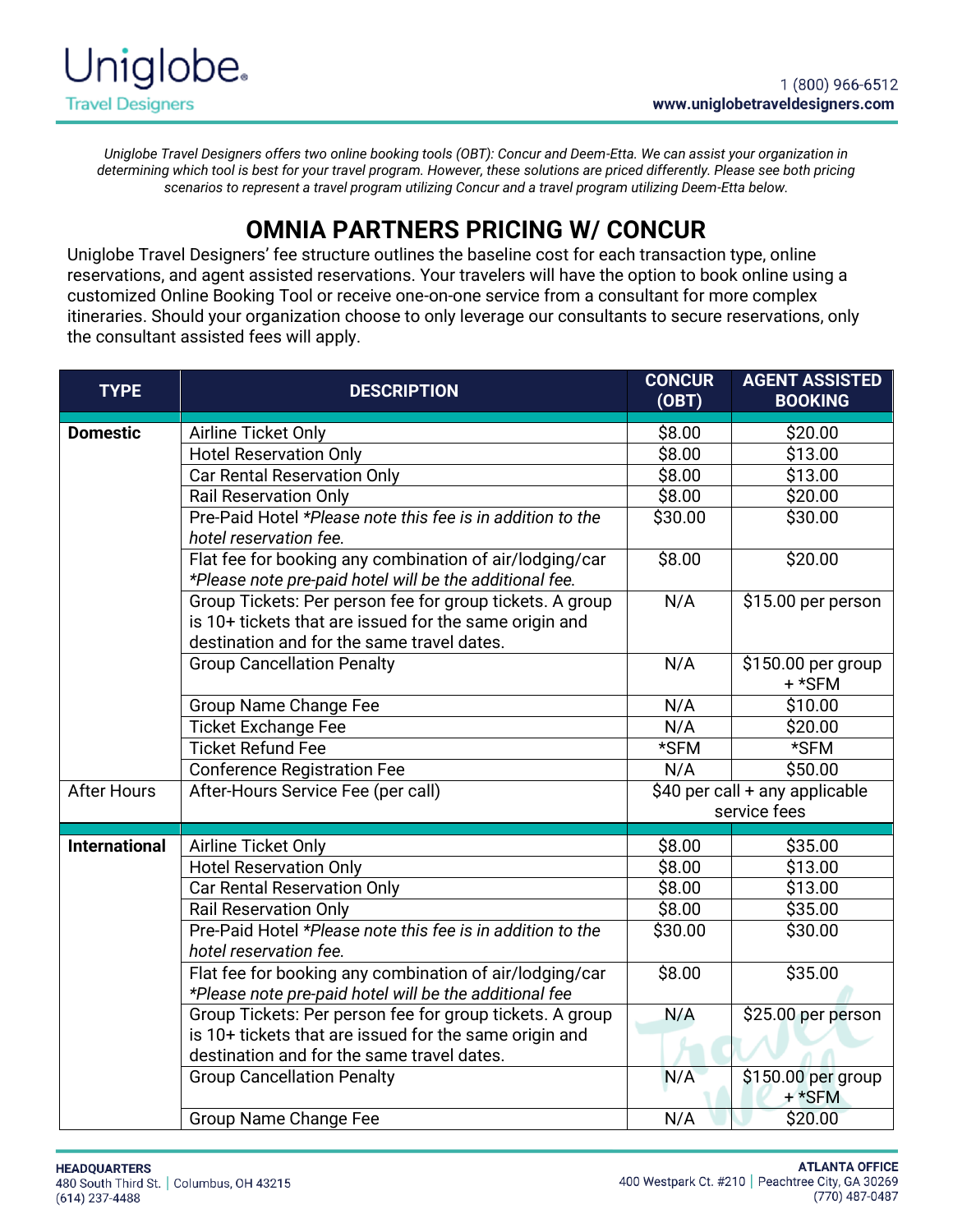| <b>Ticket Exchange Fee</b>                |                                    |                                 | N/A                             | \$30.00                         |  |  |
|-------------------------------------------|------------------------------------|---------------------------------|---------------------------------|---------------------------------|--|--|
| <b>Ticket Refund Fee</b>                  |                                    |                                 | *SFM                            | *SFM                            |  |  |
|                                           | <b>Conference Registration Fee</b> |                                 | N/A                             | \$75.00                         |  |  |
| <b>After Hours</b>                        | After-Hours Service Fee (per call) |                                 |                                 | \$40 per call + any applicable  |  |  |
|                                           |                                    |                                 | service fees                    |                                 |  |  |
|                                           |                                    |                                 |                                 |                                 |  |  |
| <b>VALUE ADDED SERVICES</b>               |                                    |                                 |                                 |                                 |  |  |
|                                           | <b>Service</b>                     | <b>Standard Fee</b>             |                                 | <b>Your Fee</b>                 |  |  |
|                                           | On-stream & Implementation         | \$500.00                        |                                 | <b>Fee Waived</b>               |  |  |
| <b>Travel Policy Consultation</b>         |                                    | \$75.00                         | Fee Waived                      |                                 |  |  |
| <b>Booking Tool Setup Fee</b>             |                                    | \$1,200                         | \$750.00                        |                                 |  |  |
| <b>Booking Tool Customization Fee</b>     |                                    | \$75 per hour                   |                                 | \$50 per hour                   |  |  |
| On Site Booking Tool Traveler Training    |                                    | Travel costs for 2 UTD          |                                 | Travel costs for 2 UTD          |  |  |
|                                           |                                    | consultants, within your travel | consultants, within your travel |                                 |  |  |
|                                           |                                    | policy, plus \$500 per day.     |                                 | policy, plus \$250 per day.     |  |  |
| Off Site Webinar Trainings                |                                    | 1 Per Quarter Included.         |                                 | 2 Per Quarter Included.         |  |  |
|                                           |                                    | Additional sessions are \$75    |                                 | Additional sessions are \$50    |  |  |
|                                           |                                    | per webinar.                    | per webinar.                    |                                 |  |  |
| <b>Customized Training Video</b>          |                                    | \$50.00                         | \$25.00                         |                                 |  |  |
| <b>Basic Reporting</b>                    |                                    | \$500.00                        |                                 | Fee waived                      |  |  |
| <b>Customized Reports/Programming Fee</b> |                                    | \$120 per hour                  |                                 | \$75.00 flat fee                |  |  |
| <b>CETAS Custom Approval</b>              |                                    | \$150.00 per hour set up fee    |                                 | \$150.00 per hour set up fee    |  |  |
|                                           |                                    | + \$1.15 per approval           |                                 | + \$1.15 per approval           |  |  |
| Automated Hotel Prepayment via Conferma   |                                    | \$400.00 implementaiton fee     |                                 | \$400.00 implementation fee     |  |  |
|                                           |                                    | + \$3.00 per reservation        |                                 | + \$3.00 per reservation        |  |  |
| <b>HR Feed Integration</b>                |                                    | \$2,500.00 per feed             |                                 | \$2,500.00 per feed             |  |  |
| SSO Integration                           |                                    | \$2,500.00 per site, per option |                                 | \$2,500.00 per site, per option |  |  |
|                                           |                                    | (Example: \$2,500 for Desktop,  |                                 | (Example: \$2,500 for Desktop,  |  |  |
|                                           |                                    | \$2,500 for mobile)             |                                 | \$2,500 for mobile)             |  |  |
| <b>Credit Card Reconciliation</b>         |                                    | \$450.00 per month              | \$450.00 per month              |                                 |  |  |

## **Notes to Consider & Clarifications:**

- $\triangleright$  \*SFM: Service Fee Maintained. This means no additional fees are charged for the service, but any service fees already applied are not refunded.
- ➢ Uniglobe Travel Designers does not have any annual management fees.
- ➢ The Booking Tool Setup Fee is a one-time cost for implementation.
- ➢ In regards to Off Site Webinar Trainings: These fees apply only after the client is fully onboarded. During the implementation process, Uniglobe Travel Designers sets up several webinars with no additional cost to launch the partnership.
- ➢ Uniglobe Travel Designers does not have any applicable software licensing fees.
- ➢ Booking Tool Customization and Reports Customization are services for highly intricate travel policies and reporting needs that require more than the standard customization that is included.
- ➢ CETAS Custom Approval is a service that is only needed for highly intricate approval processes.
- $\triangleright$  For reservations that originate in the OBT, but then needs assistance by a consultant, the agentassisted fees will apply.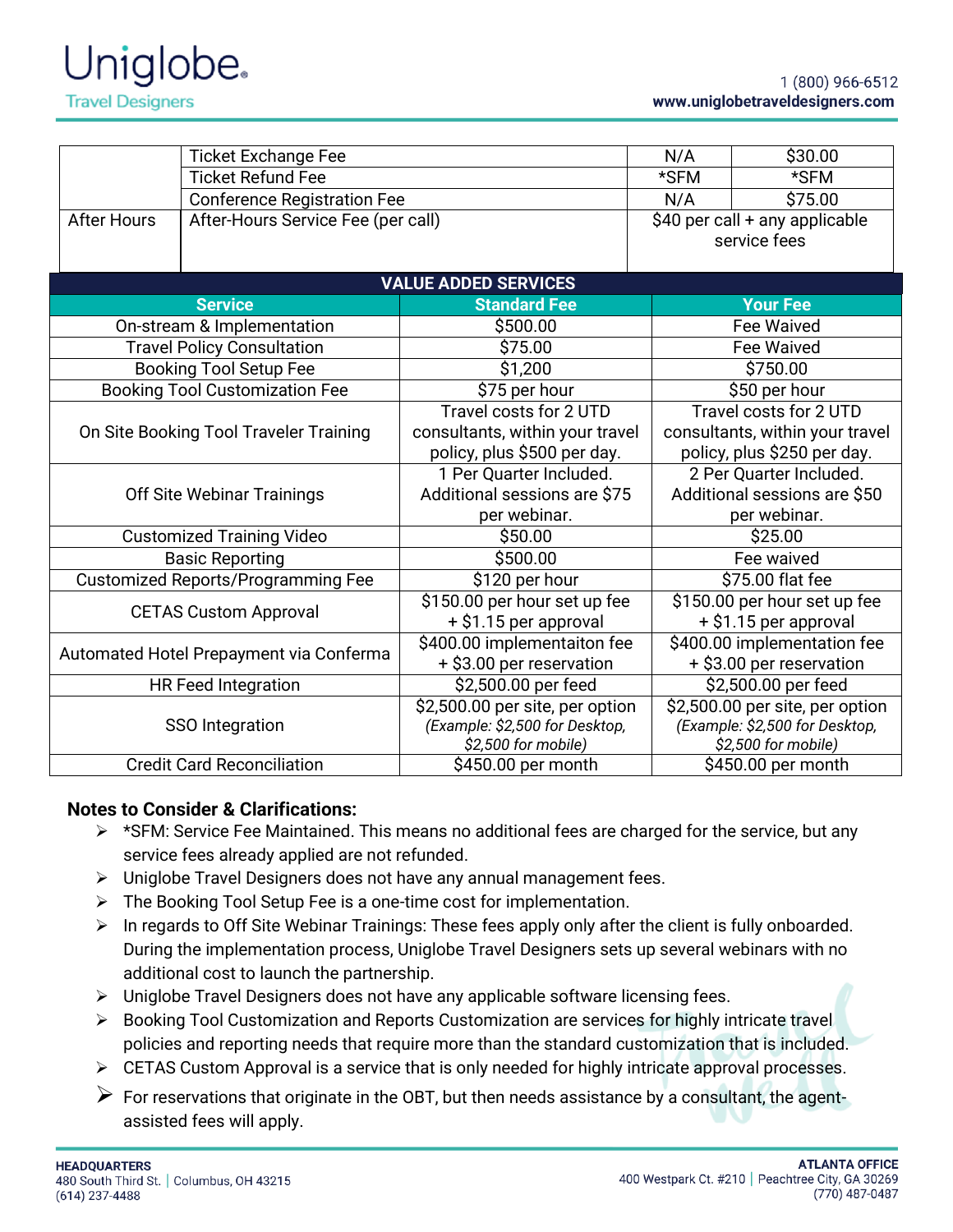## **OMNIA PARTNERS PRICING W/ ETTA**

Uniglobe Travel Designers' fee structure outlines the baseline cost for each transaction type, online reservations, and agent assisted reservations. Your travelers will have the option to book online using a customized Online Booking Tool or receive one-on-one service from a consultant for more complex itineraries. Should your organization choose to only leverage our consultants to secure reservations, only the consultant assisted fees will apply.

| <b>TYPE</b>                       | <b>DESCRIPTION</b>                                                                                                                                                                                         | <b>ETTA</b><br>(OBT)           | <b>AGENT ASSISTED</b><br><b>BOOKING</b> |
|-----------------------------------|------------------------------------------------------------------------------------------------------------------------------------------------------------------------------------------------------------|--------------------------------|-----------------------------------------|
| <b>Domestic</b>                   | Airline Ticket Only                                                                                                                                                                                        | \$12.00                        | $\overline{$}20.00$                     |
|                                   | <b>Hotel Reservation Only</b>                                                                                                                                                                              | \$12.00                        | \$13.00                                 |
|                                   | <b>Car Rental Reservation Only</b>                                                                                                                                                                         |                                | \$13.00                                 |
|                                   | <b>Rail Reservation Only</b>                                                                                                                                                                               | \$12.00                        | \$20.00                                 |
|                                   | Pre-Paid Hotel *Please note this fee is in addition to the<br>hotel reservation fee.<br>Flat fee for booking any combination of air/lodging/car<br>*Please note pre-paid hotel will be the additional fee. |                                | \$30.00                                 |
|                                   |                                                                                                                                                                                                            |                                | \$20.00                                 |
|                                   | Group Tickets: Per person fee for group tickets. A<br>group is 10+ tickets that are issued for the same origin<br>and destination and for the same travel dates.                                           | N/A                            | \$15.00 per person                      |
|                                   | <b>Group Cancellation Penalty</b>                                                                                                                                                                          | N/A                            | \$150.00 per group<br>+ *SFM            |
|                                   | Group Name Change Fee                                                                                                                                                                                      | N/A                            | \$10.00                                 |
|                                   | <b>Ticket Exchange Fee</b>                                                                                                                                                                                 | N/A                            | \$20.00                                 |
|                                   | <b>Ticket Refund Fee</b>                                                                                                                                                                                   | *SFM                           | *SFM                                    |
|                                   | <b>Conference Registration Fee</b>                                                                                                                                                                         | N/A                            | \$50.00                                 |
| <b>After Hours</b>                | After-Hours Service Fee (per call)                                                                                                                                                                         | \$40 per call + any applicable |                                         |
|                                   |                                                                                                                                                                                                            | service fees                   |                                         |
| <b>International</b>              | Airline Ticket Only                                                                                                                                                                                        | \$12.00                        | \$35.00                                 |
|                                   | Hotel Reservation Only                                                                                                                                                                                     | \$12.00                        | \$13.00                                 |
|                                   | <b>Car Rental Reservation Only</b>                                                                                                                                                                         | \$12.00                        | \$13.00                                 |
|                                   | <b>Rail Reservation Only</b>                                                                                                                                                                               | \$12.00                        | \$35.00                                 |
|                                   | Pre-Paid Hotel *Please note this fee is in addition to the<br>hotel reservation fee.                                                                                                                       | \$30.00                        | \$30.00                                 |
|                                   | Flat fee for booking any combination of air/lodging/car<br>*Please note pre-paid hotel will be the additional fee                                                                                          | $\overline{$}12.00$            | \$35.00                                 |
|                                   | Group Tickets: Per person fee for group tickets. A<br>group is 10+ tickets that are issued for the same origin<br>and destination and for the same travel dates.                                           | N/A                            | \$25.00 per person                      |
| <b>Group Cancellation Penalty</b> |                                                                                                                                                                                                            | N/A                            | \$150.00 per group<br>+ *SFM            |
|                                   | Group Name Change Fee                                                                                                                                                                                      |                                | \$20.00                                 |
|                                   | <b>Ticket Exchange Fee</b>                                                                                                                                                                                 | N/A                            | \$30.00                                 |
|                                   | <b>Ticket Refund Fee</b>                                                                                                                                                                                   | *SFM                           | *SFM                                    |
|                                   | <b>Conference Registration Fee</b>                                                                                                                                                                         | N/A                            | \$75.00                                 |